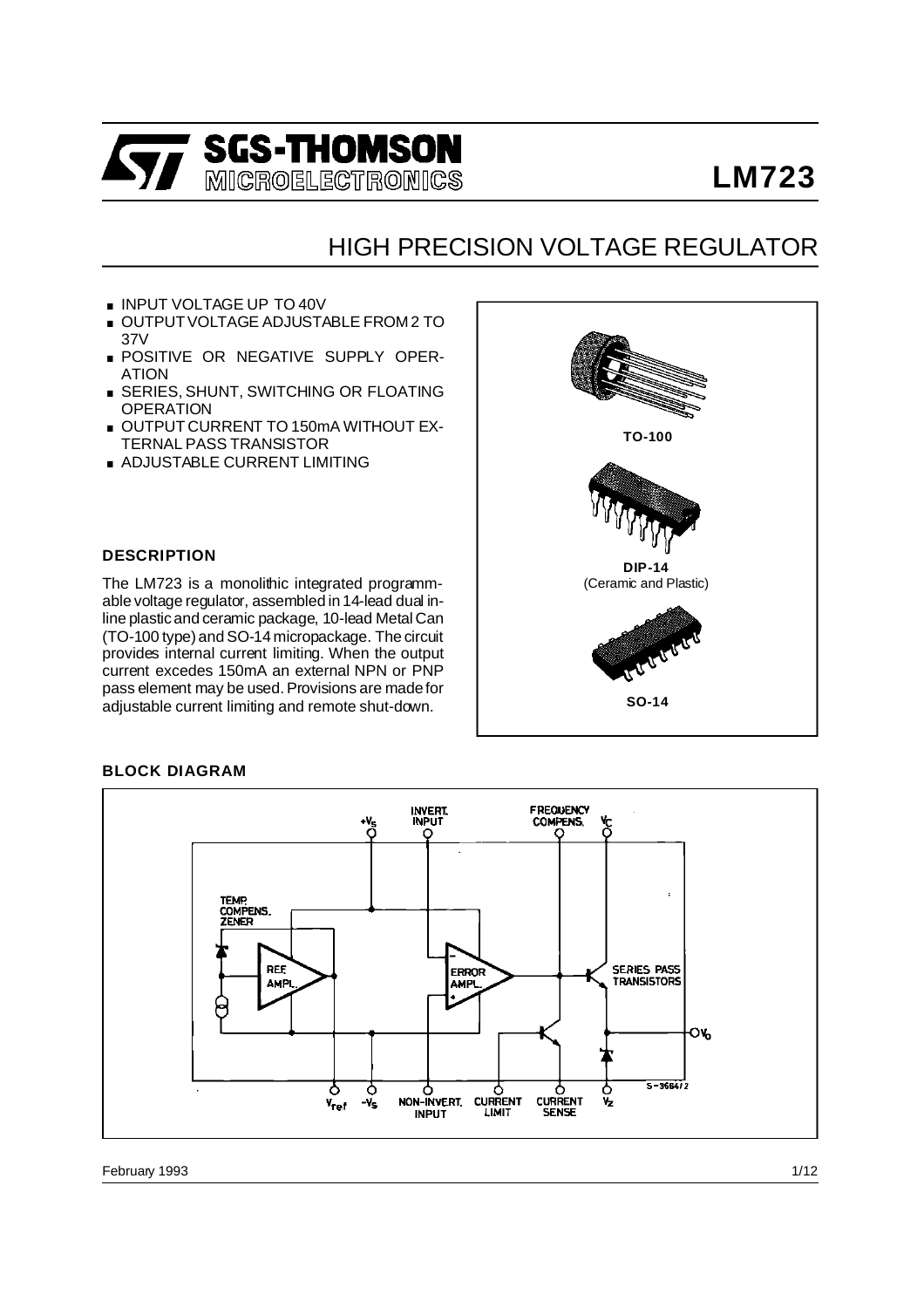# **ABSOLUTE MAXIMUM RATINGS**

| Symbol           | <b>Parameter</b>              | LM723        | <b>LM723C</b> | Unit            |
|------------------|-------------------------------|--------------|---------------|-----------------|
| $V_i$            | Input Voltage                 | 40           | 40            | V               |
| $\Delta V_{i-0}$ | Dropout Voltage               | 40           | 40            |                 |
| $l_{0}$          | <b>Output Current</b>         | 150          | 150           | mA              |
| $I_{ref}$        | Current from V <sub>ref</sub> | 15           | 25            | mA              |
| $T_{op}$         | <b>Operating Temperature</b>  | $-55$ to 125 | 0 to 70       | $\rm ^{\circ}C$ |
| i stg            | Storage Temperature           | $-65$ to 150 | $-65$ to 150  | $^{\circ}C$     |
| т.               | <b>Junction Temperature</b>   | 150          | 125           | $^{\circ}C$     |

# **THERMAL DATA**

| Symbol                 | Parameter                           |     | DIP-14 DIP-14 | Plastic Ceramic <sub>  TO-100</sub>   so |     | $SO-14$ | Unit |
|------------------------|-------------------------------------|-----|---------------|------------------------------------------|-----|---------|------|
| $R_{th\ i\text{-amb}}$ | Thermal Resistance Junction-ambient | Max | 200           | 150                                      | 155 | 165     | °C/W |

## **PIN CONNECTION** (top views)



#### **ORDER CODES**

| Type   | TO-100  | <b>Ceramic DIP-14</b> | <b>Plastic DIP-14</b> | $SO-14$        |
|--------|---------|-----------------------|-----------------------|----------------|
| LM723  | LM723H  | LM723J                |                       |                |
| LM723C | LM723CH | ∟M723CJ               | LM723CN               | <b>LM723CD</b> |

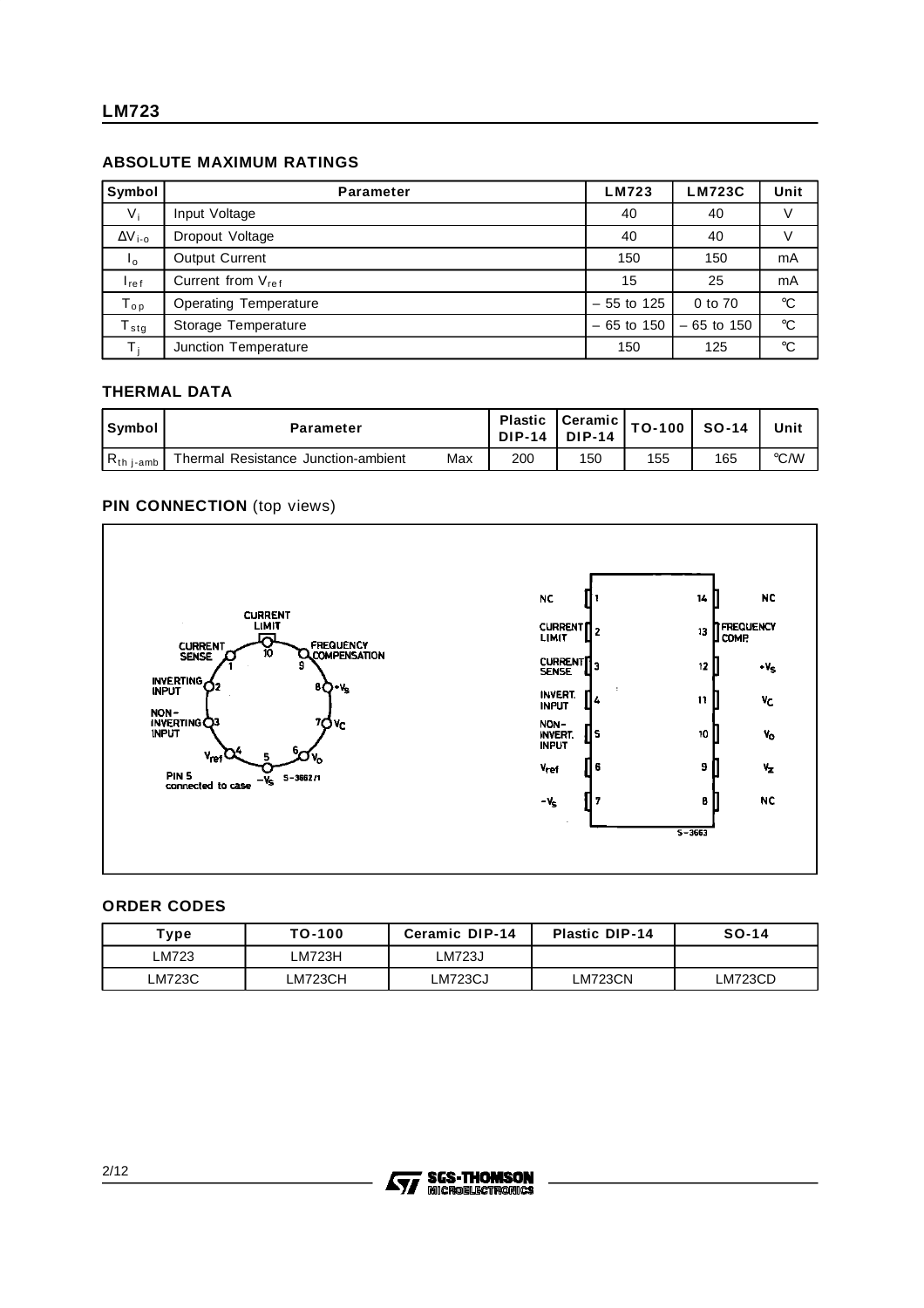|                                                   |                                          |                                                                 |      | <b>LM723C</b> |                |      | LM723        |            |                     |
|---------------------------------------------------|------------------------------------------|-----------------------------------------------------------------|------|---------------|----------------|------|--------------|------------|---------------------|
| Symbol                                            | Parameter                                | <b>Test Conditions</b>                                          | Min. | Typ.          | Max.           | Min. | Typ.         | Max.       | Unit                |
| $\Delta V_{o}$<br>$\Delta V_i$                    | Line Regulation                          | $V_i = 12$ to 15V<br>$V_i = 12$ to 40V                          |      | 0.01<br>0.1   | 0.1<br>0.5     |      | 0.01<br>0.02 | 0.1<br>0.2 | %                   |
|                                                   |                                          | $V_i = 12$ to 15V ;<br>$T_{min} \leq T_{amb} \leq T_{max}$      |      |               | 0.3            |      |              | 0.3        |                     |
| $\Delta V_o$                                      | Load Regulation                          | $I_0 = 1$ to 50 mA                                              |      | 0.03          | 0.2            |      | 0.03         | 0.15       | $\frac{0}{0}$       |
| $V_{o}$                                           |                                          | $T_{min} \leq T_{amb} \leq T_{max}$<br>$I_0 = 1$ to 10mA        |      |               | 0.6            |      |              | 0.6        |                     |
| VREF                                              | Reference Voltage                        | $I_{ref} = 160 \mu A$                                           | 6.8  | 7.15          | 7.5            | 6.95 | 7.15         | 7.35       | $\vee$              |
| <b>SVR</b>                                        | Ripple Rejection                         | $f = 100$ Hz to $10$ KHz<br>$C_{ref} = 0$<br>$C_{ref} = 5\mu F$ |      | 74<br>86      |                |      | 74<br>86     |            | dB<br>dB            |
| $\underline{\Delta V_0}$<br>$\overline{\Delta T}$ | Output Voltage Drift                     |                                                                 |      |               | 150            |      |              | 150        | ppm<br>$^{\circ}C$  |
| $I_{sc}$                                          | <b>Short Circuit Current</b><br>Limiting | $R_{sc} = 10\Omega$ $V_0 = 0$                                   |      | 65            |                |      | 65           |            | mA                  |
| $V_i$                                             | Input Voltage Range                      |                                                                 | 9.5  |               | 40             | 9.5  |              | 40         | $\vee$              |
| $V_{o}$                                           | Output Voltage Range                     |                                                                 | 2    |               | 37             | 2    |              | 37         | $\vee$              |
| $V_i$ - $V_o$                                     |                                          |                                                                 | 3    |               | 38             | 3    |              | 38         | $\vee$              |
| $\mathsf{I}_{\mathsf{d}}$                         | Quiescent Drain Current                  | $I_0 = 0$<br>$V_i = 30V$                                        |      | 2.3           | $\overline{4}$ |      | 2.3          | 5          | mA                  |
| $K_{VH}$                                          | Long Term Stability                      |                                                                 |      | 0.1           |                |      | 0.1          |            | $\%$<br>1000<br>hrs |
| e <sub>N</sub>                                    | Output Noise Voltage                     | $BW = 100Hz$ to 10KHz<br>$C_{ref} = 0$<br>$C_{ref} = 5\mu F$    |      | 20<br>2.5     |                |      | 20<br>2.5    |            | μV<br>μV            |

**ELECTRICAL CHARACTERISTICS** (refer to the test circuit,  $T_{amb} = 25^{\circ}$ C unless otherwise specified)

**Note :** Tmin = 0°C (LM723C) ; -55°C (LM723)  $T_{max}$  = 70°C (LM723C) ; 125°C (LM723).

# **TEST CIRCUIT** (pin configuration relative to the plastic package)

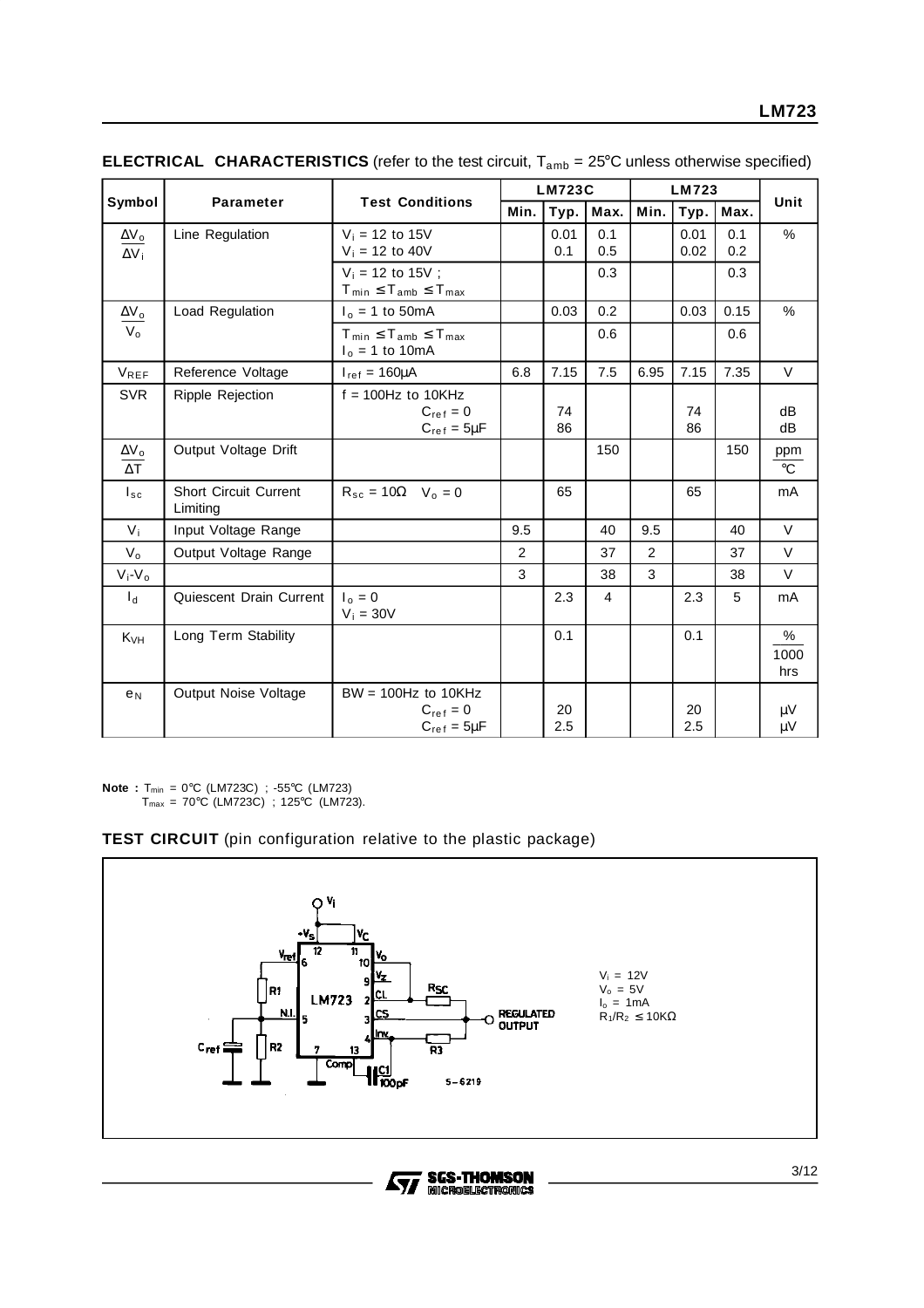lo  $(mA)$ 70 amb PLASTIC DIP 10 METAL CAN 10  $\overline{1}$ £  $\pmb{\epsilon}$  $\blacksquare$ .<br>10  $\overline{\mathbf{1}}$  $V_1$ -Vo(V)

**Figure 1 :** Maximum Output Current vs. Voltage Drop.

**Figure 3 :** Current Limiting Characteristics vs. Junction Temperature.



**Figure 5 :** Load Regulation Characteristics with Current Limiting.



**Figure 2 :** Current Limiting Characteristics.



**Figure 4 :** Load Regulation Characteristics without Current Limiting.



**Figure 6 :** Load Regulation Characteristics with Current Limiting



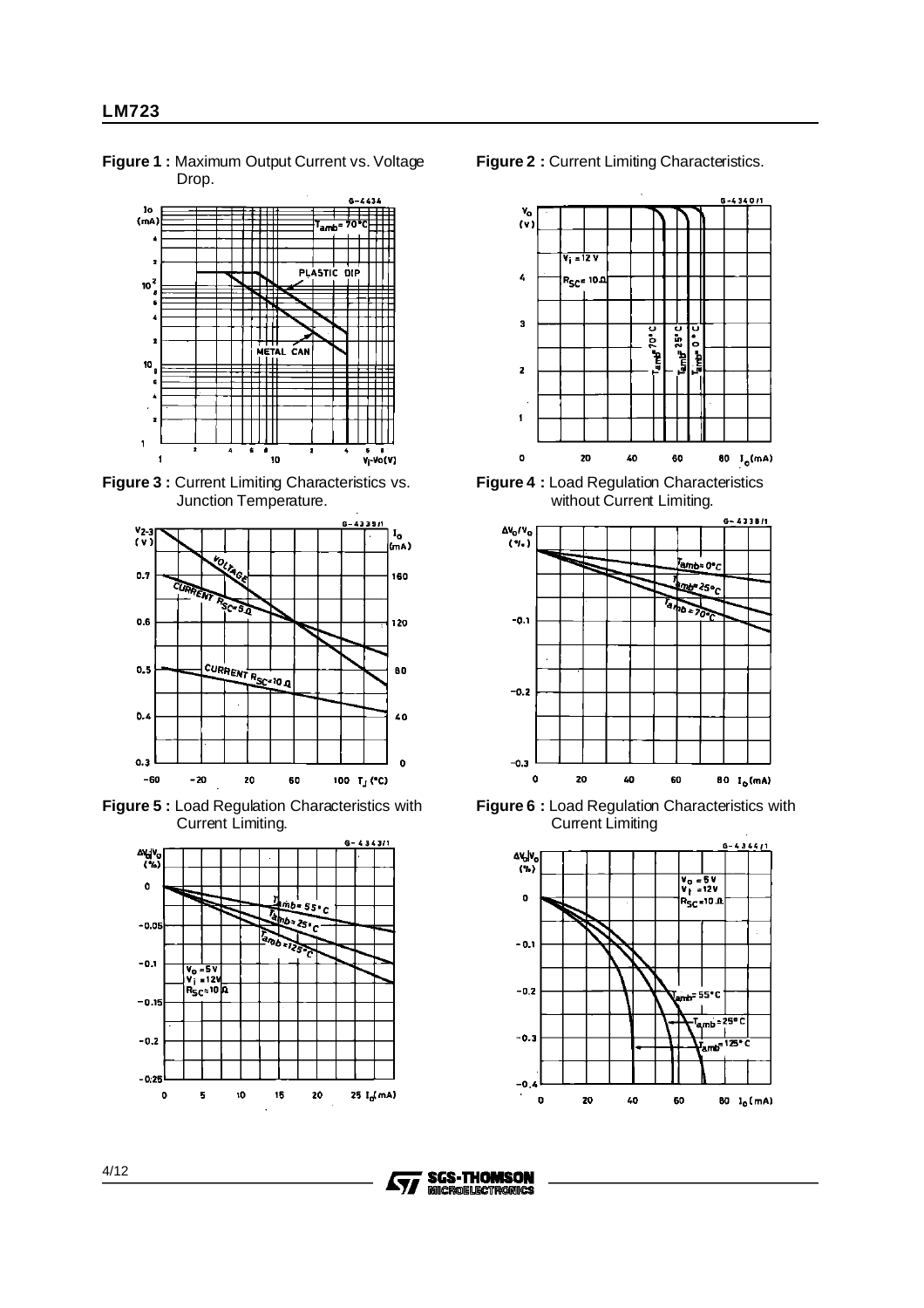$6 - 6833$  $\Delta V_0/V_0$  $(3)$  $V_0 = 5V$ <br>  $R_5c = 0$ <br>  $\Delta V_1 = 3V$ <br>  $I_0 = 1mA$  $0.2$  $0.1$  $\bullet$  $-0.1$  $-0.2$ 5 15 25 35  $V_{LO}(V)$ 







**Figure 7 :** Line Regulation vs. Voltage Drop. **Figure 8 :** Load Regulation vs. Voltage Drop.



**Figure 10 :** Line Transient Response.



**Figure 11 :** Load Transient Response. **Figure 12 :** Output Impedance vs. Frequency.



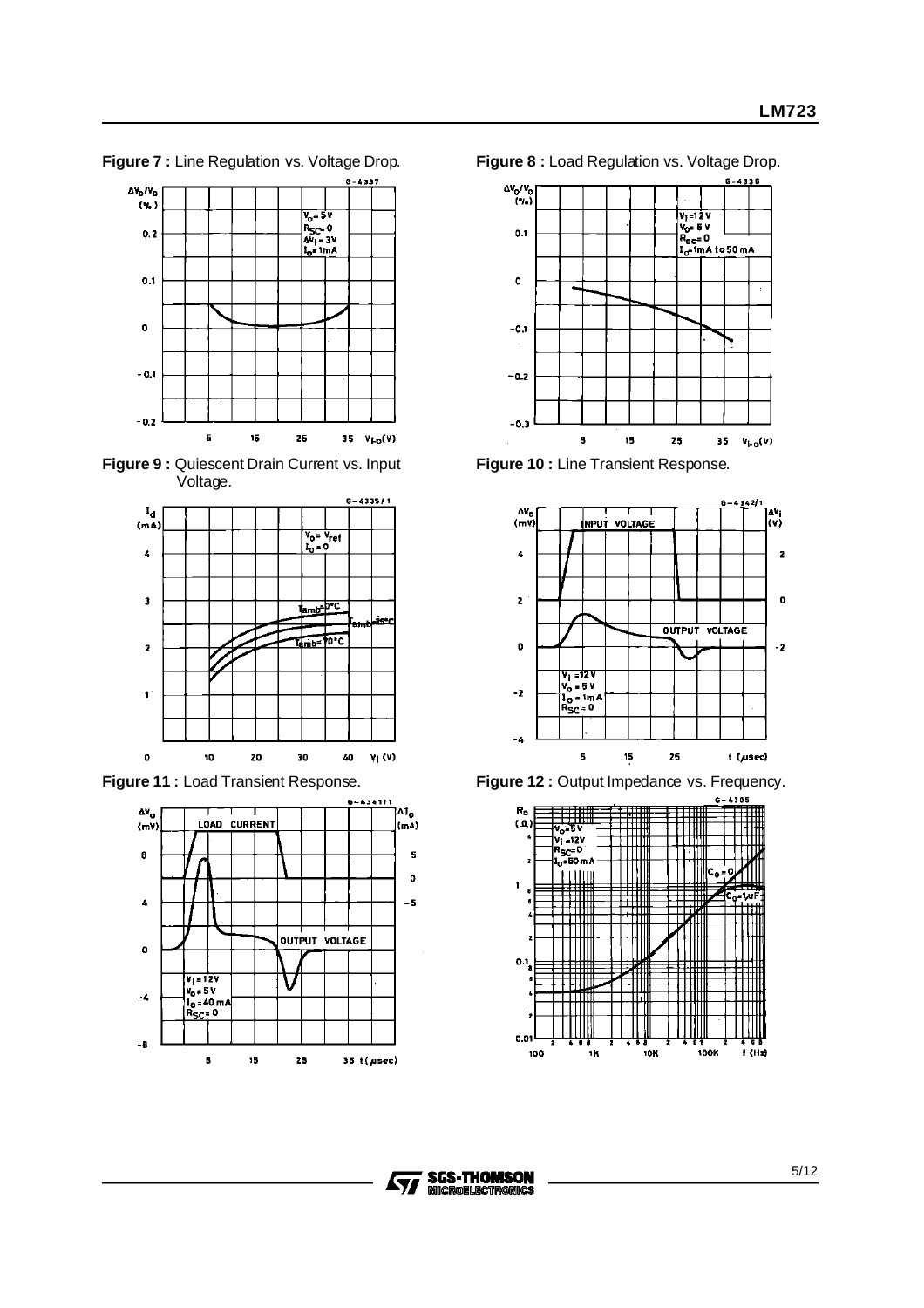| Voltage | Output $\bm{ }$ Applicable $\bm{ }$ Output $\pm$ 5% $\bm{ }$<br><b>Figures</b> | Fixed |                | Output Adjustable | $\pm$ 10% (°)  |                | Voltage                        | Output $\bm{ }$ Applicable $\bm{ }$ Output $\pm$ 5% $\bm{ }$<br><b>Figures</b> |       | Fixed          | <b>Output Adjustable</b> | $\pm$ 10% (°) |                |
|---------|--------------------------------------------------------------------------------|-------|----------------|-------------------|----------------|----------------|--------------------------------|--------------------------------------------------------------------------------|-------|----------------|--------------------------|---------------|----------------|
|         |                                                                                | $R_1$ | R <sub>2</sub> | R <sub>1</sub>    | P <sub>1</sub> | R <sub>2</sub> |                                |                                                                                | $R_1$ | R <sub>2</sub> | R <sub>1</sub>           | $P_1$         | R <sub>2</sub> |
| $+3$    | 13, 16                                                                         | 4.12  | 3.01           | 1.8               | 0.5            | 1.2            | $+100$                         |                                                                                |       |                |                          |               |                |
| $+5$    | 13, 16                                                                         | 2.15  | 4.99           | 0.75              | 0.5            | $2.2^{\circ}$  | $+250$                         |                                                                                |       |                |                          |               |                |
| $+6$    | 13, 16                                                                         | 1.15  | 6.04           | 0.5               | 0.5            | 2.7            | $-6(^\circ)$                   | 15                                                                             | 3.57  | 2.43           | 1.2                      | 0.5           | 0.75           |
| $+9$    | 14, 16                                                                         | 1.87  | 7.15           | 0.75              | 1              | 2.7            | 9                              | 15                                                                             | 3.48  | 5.36           | 1.2                      | 0.5           | 2              |
| $+12$   | 14, 16                                                                         | 4.87  | 7.15           | $\overline{2}$    | 1              | 3              | 12                             | 15                                                                             | 3.57  | 8.45           | 1.2                      | 0.5           | 3.3            |
| $+15$   | 14, 16                                                                         | 7.87  | 7.15           | 3.3               | 1              | 3              | 15                             | 15                                                                             | 3.65  | 11.5           | 1.2                      | 0.5           | 4.3            |
| $+28$   | 14, 16                                                                         | 21    | 7.15           | 5.6               | 1              | 2              | 28<br>$\overline{\phantom{0}}$ | 15                                                                             | 3.57  | 24.3           | 1.2                      | 0.5           | 10             |
|         |                                                                                |       |                |                   |                |                |                                |                                                                                |       |                |                          |               |                |

**Table 1 :** Resistor Values (KΩ) for Standard Output Voltages.

**Note :** ( $\degree$ ) Replace R<sub>1</sub>/R<sub>2</sub> divider with the circuit of fig. 24.<br>( $\degree$ ) V<sup>+</sup> must be connected to a + 3V or greater supply.

|  |  | Table 2 : Formulae for Intermediate Output Voltages. |  |  |
|--|--|------------------------------------------------------|--|--|
|  |  |                                                      |  |  |

| Outputs from $+2$ to $+7$ Volts<br>Fig. 13, 16                                                  |                                                                                                                                                          | <b>Current Limiting</b>                                                                                                                                                                                                                  |
|-------------------------------------------------------------------------------------------------|----------------------------------------------------------------------------------------------------------------------------------------------------------|------------------------------------------------------------------------------------------------------------------------------------------------------------------------------------------------------------------------------------------|
| $V_O = [V_{ref} X \frac{R_2}{R_1 + R_2}]$                                                       |                                                                                                                                                          | $\frac{V_{\text{SENSE}}}{R_{\text{sc}}}$<br>$I_{LIMIT}$ =                                                                                                                                                                                |
| Outputs from $+ 7$ to $+ 37$ Volts<br>Fig. 14, 16,<br>$V_0 = [V_{ref} X \frac{R_1 + R_2}{R_2}]$ | Output from $-6$ to $-250$ Volts<br>Fig. 15, 20<br>$V_0 = \left[\frac{V_{ref}}{2} \times \frac{R_1 + R_2}{R_1}\right]$ ; R <sub>3</sub> = R <sub>4</sub> | <b>Foldback Current Limiting</b><br>$1_{KNEE} = \left[ \frac{V_0 R_3}{R_{sc} R_4} + \frac{V_{SENSE} (R_3 + R_4)}{R_{sc} R_4} \right]$<br>ISHORT CKT = $\left[\frac{V_{\text{SENSE}}}{R_{\text{sc}}} \times \frac{R_3 + R_4}{R_4}\right]$ |

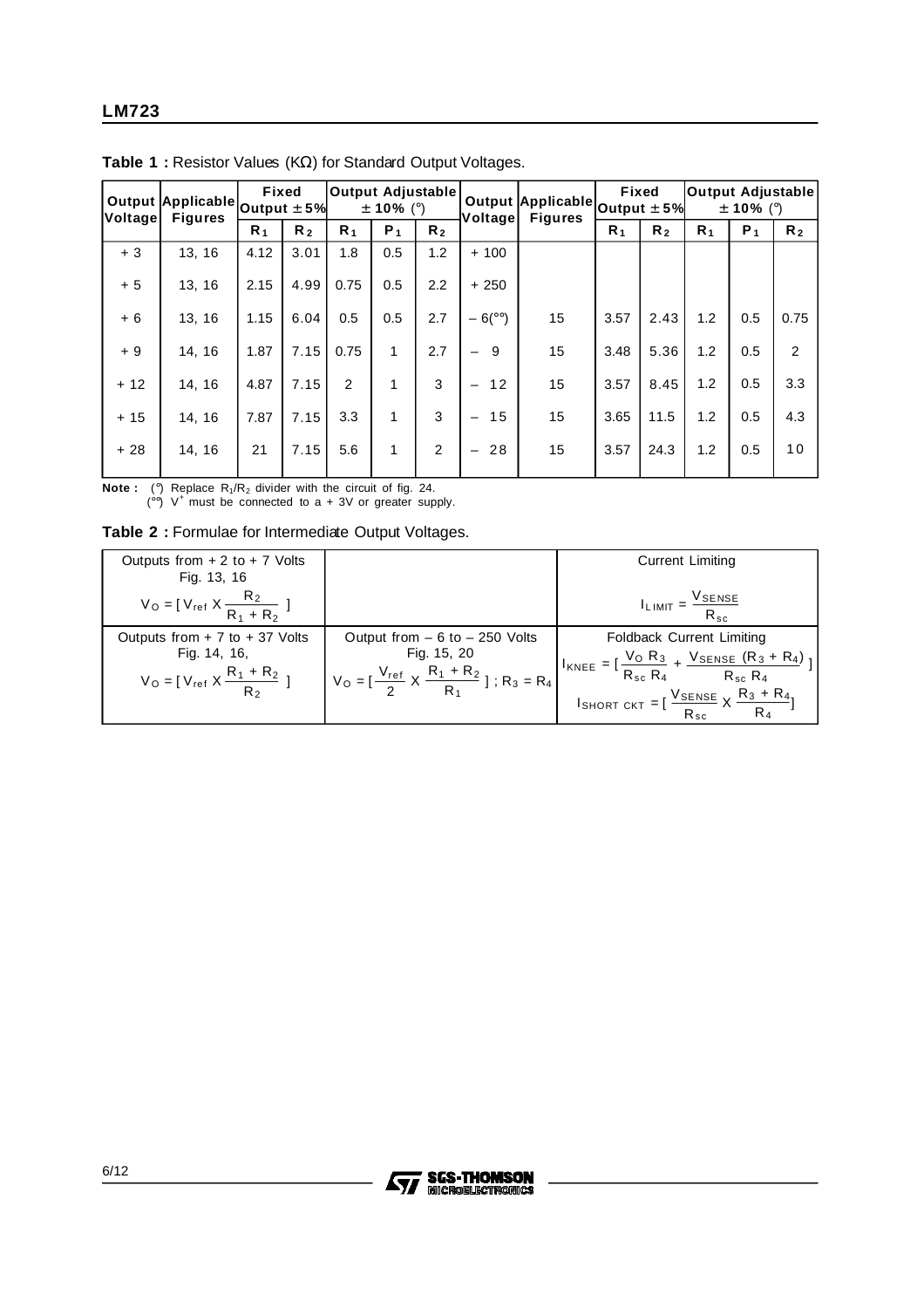**APPLICATION INFORMATION** (pin numbers relative to the plastic package).

**Figure 13 :** Basic Low Voltage Regulator  $(V_0 = 2 \text{ to } 7V).$ 







**Figure 14 :** Basic High Voltage Regulator





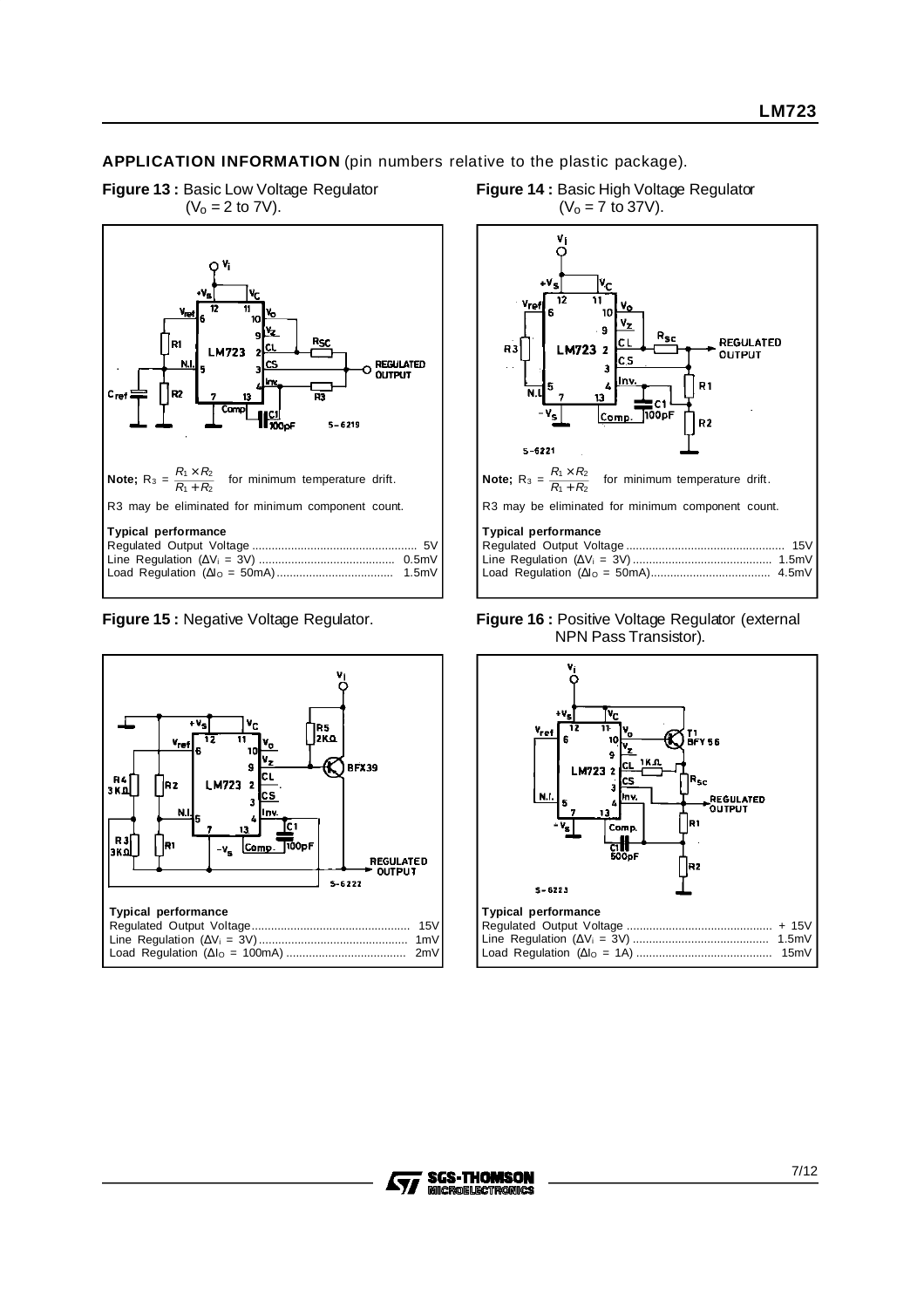## **APPLICATION INFORMATION** (continued).

**Figure 17 :** Positive Voltage Regulator (External PNP Pass Transistor)





#### **Figure 18 : Foldback current limiting**



**Figure 19 :** Positive Floating Regulator **Figure 20 :** Negative Floating Regulator



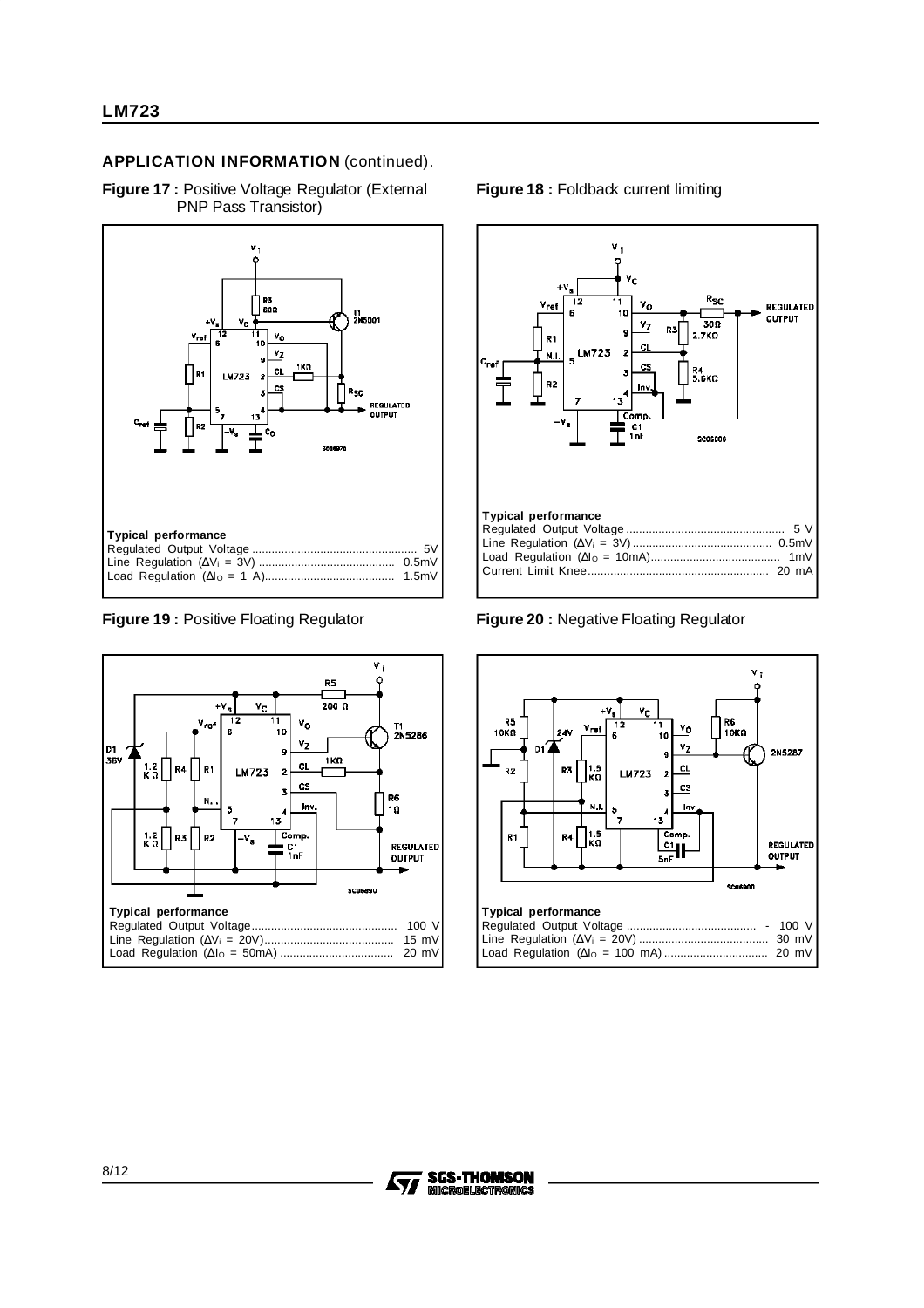# **APPLICATION INFORMATION** (continued).







## **Figure 21 :** Positive Switching Regulator **Figure 22 :** Remote Shutdown Regulator With Current Limiting

**Figure 23 :** Shunt Regulator. **Figure 24 :** Output Voltage Adjust



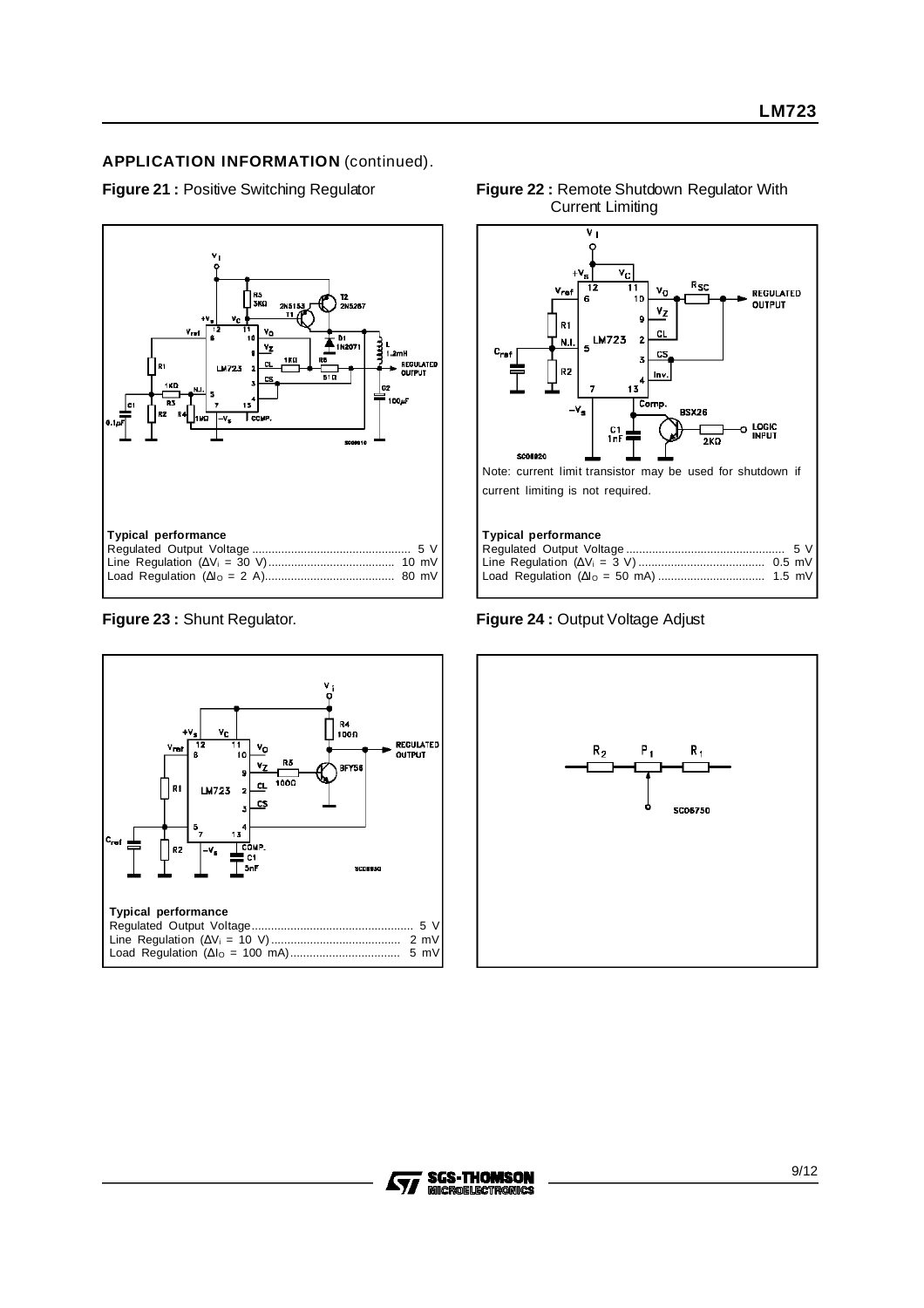# **Plastic DIP14 MECHANICAL DATA**

| DIM.             |      | mm      |      |       | inch  |       |
|------------------|------|---------|------|-------|-------|-------|
|                  | MIN. | TYP.    | MAX. | MIN.  | TYP.  | MAX.  |
| a1               | 0.51 |         |      | 0.020 |       |       |
| $\sf B$          | 1.39 |         | 1.65 | 0.055 |       | 0.065 |
| $\sf b$          |      | $0.5\,$ |      |       | 0.020 |       |
| b1               |      | 0.25    |      |       | 0.010 |       |
| D                |      |         | 20   |       |       | 0.787 |
| $\mathsf E$      |      | 8.5     |      |       | 0.335 |       |
| ${\bf e}$        |      | 2.54    |      |       | 0.100 |       |
| e3               |      | 15.24   |      |       | 0.600 |       |
| $\mathsf F$      |      |         | 7.1  |       |       | 0.280 |
| I                |      |         | 5.1  |       |       | 0.201 |
| L                |      | 3.3     |      |       | 0.130 |       |
| $\boldsymbol{Z}$ | 1.27 |         | 2.54 | 0.050 |       | 0.100 |



**SGS-THOMSON**<br>MICROELECTRONICS

ィ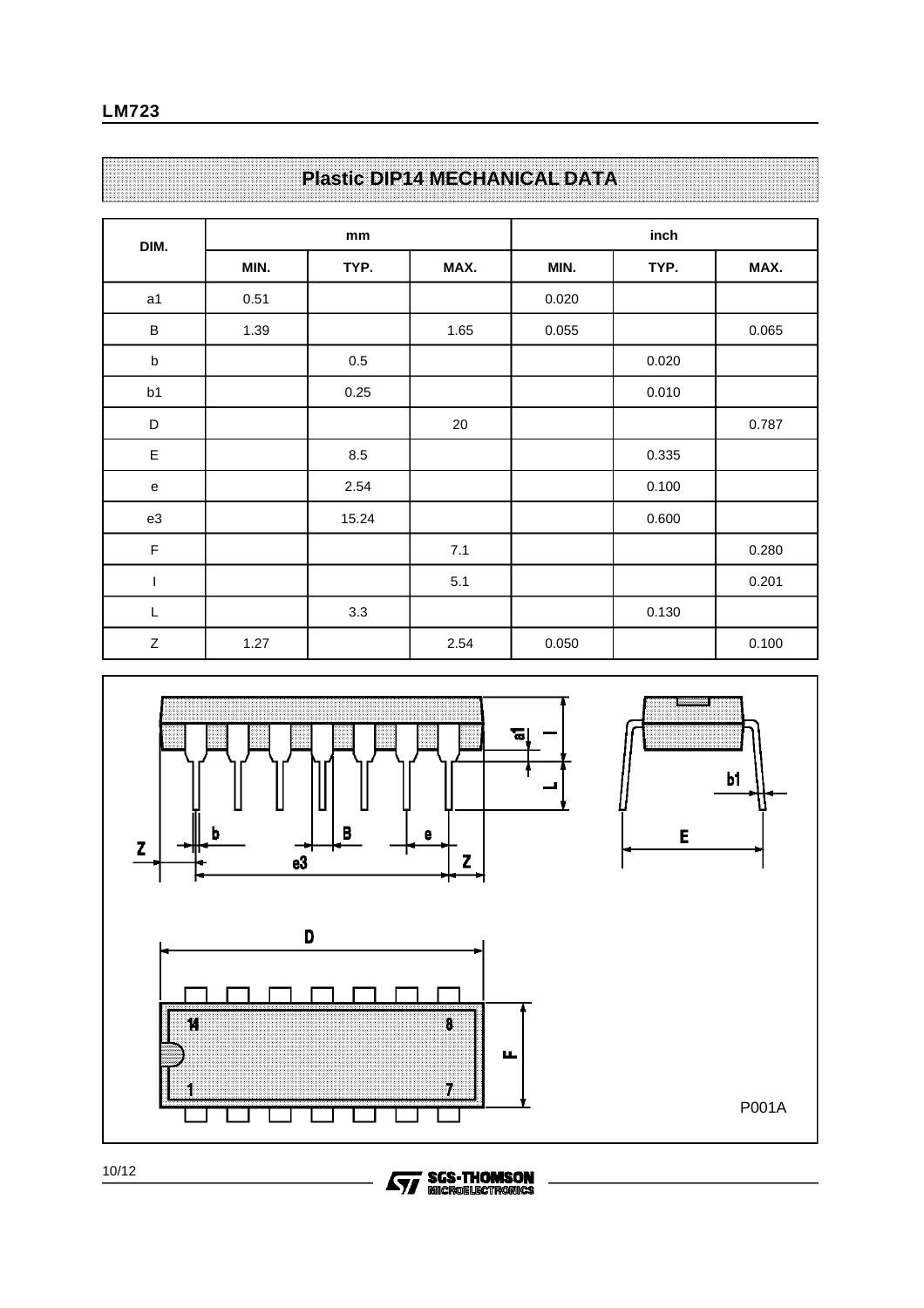|  |  | <b>SO14 MECHANICAL DATA</b> |  |  |  |  |  |  |  |  |  |  |  |  |  |  |  |  |  |  |  |  |  |  |  |  |  |  |
|--|--|-----------------------------|--|--|--|--|--|--|--|--|--|--|--|--|--|--|--|--|--|--|--|--|--|--|--|--|--|--|
|  |  |                             |  |  |  |  |  |  |  |  |  |  |  |  |  |  |  |  |  |  |  |  |  |  |  |  |  |  |

| DIM.        |      | mm   |      |                  | inch  |       |
|-------------|------|------|------|------------------|-------|-------|
|             | MIN. | TYP. | MAX. | MIN.             | TYP.  | MAX.  |
| $\mathsf A$ |      |      | 1.75 |                  |       | 0.068 |
| a1          | 0.1  |      | 0.2  | 0.003            |       | 0.007 |
| a2          |      |      | 1.65 |                  |       | 0.064 |
| b           | 0.35 |      | 0.46 | 0.013            |       | 0.018 |
| b1          | 0.19 |      | 0.25 | 0.007            |       | 0.010 |
| $\mathsf C$ |      | 0.5  |      |                  | 0.019 |       |
| c1          |      |      |      | 45° (typ.)       |       |       |
| D           | 8.55 |      | 8.75 | 0.336            |       | 0.344 |
| $\mathsf E$ | 5.8  |      | 6.2  | 0.228            |       | 0.244 |
| e           |      | 1.27 |      |                  | 0.050 |       |
| e3          |      | 7.62 |      |                  | 0.300 |       |
| F           | 3.8  |      | 4.0  | 0.149            |       | 0.157 |
| G           | 4.6  |      | 5.3  | 0.181            |       | 0.208 |
| L           | 0.5  |      | 1.27 | 0.019            |       | 0.050 |
| M           |      |      | 0.68 |                  |       | 0.026 |
| $\mathbb S$ |      |      |      | $8^\circ$ (max.) |       |       |



**AVE SGS-THOMSON**<br>MICROELISCTRONICS